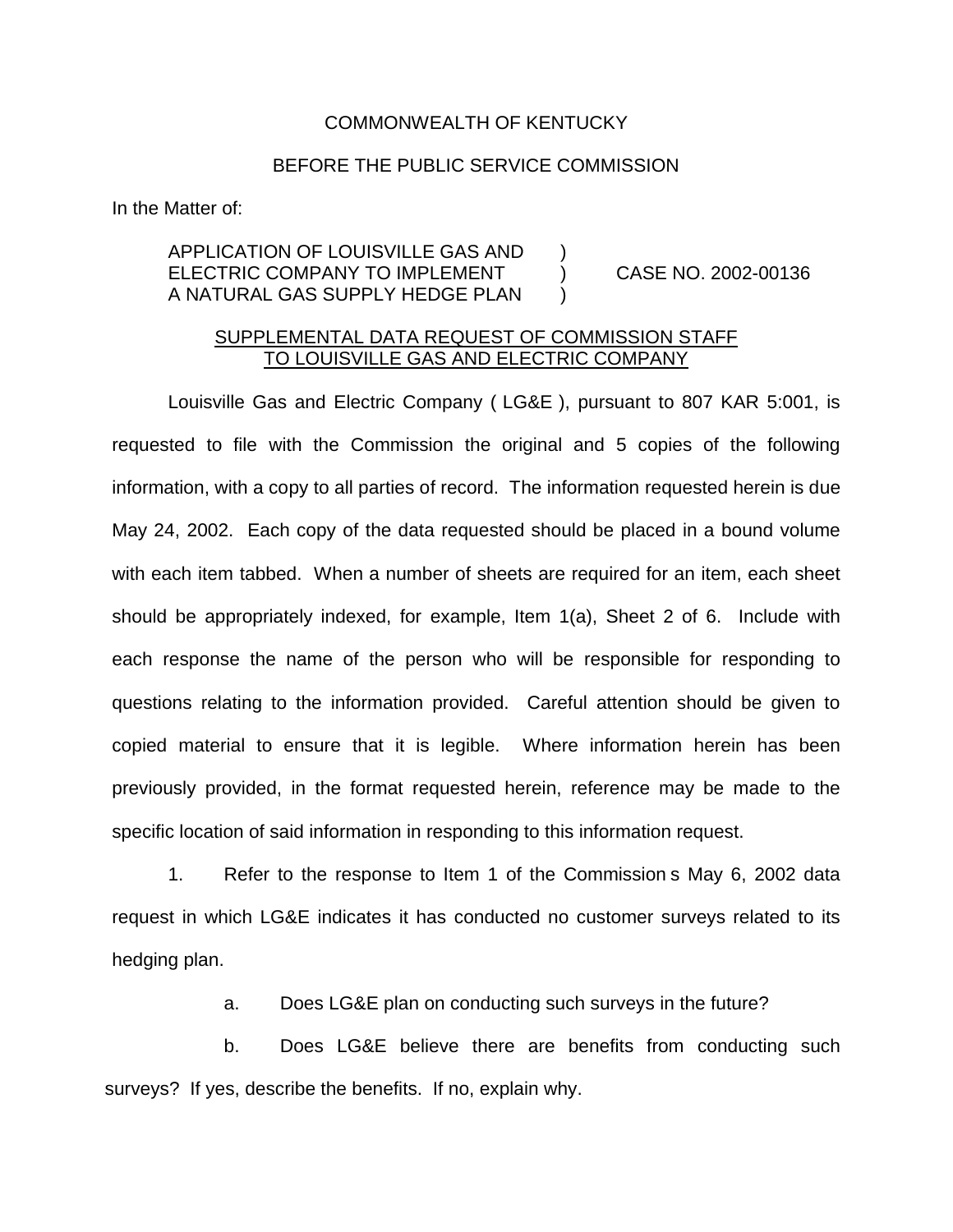2. Refer to the response to Item 2 of the Commission s May 6, 2002 data request. The response includes LG&E s price expectations for only the 2002 summer injection season, although the question asked for LG&E s price expectations for several different periods. Provide the information originally requested for the summer injection season of 2003 as well as the heating seasons of 2002/2003 and 2003/2004, the periods covered by the proposed hedging plan.

3. Refer to the response to Item 3 of the Commission s May 6, 2002 data request. For each individual listed provide his or her prior experience with hedging activity.

4. Refer to the response to Item 11 of the Commission s May 6, 2002 data request, which refers to the timeframe in which LG&E intends to file reports on its hedging activity with the Commission.

a. In its prior hedging plan filing, in Case No. 2001-253, LG&E proposed to file its initial report immediately after the beginning of the first month of the Hedge Period. Explain in detail what has changed since the prior case to cause LG&E to now propose to file its initial report 60 days after the first month of the Hedge Period.

b. The response indicates that LG&E intends to file its final report 60 days after the end of the Hedge Period. Would LG&E expect to revise this timetable, and file the report earlier, if the Commission were to order that any hedging plan proposed for the following heating season could not be filed prior to when the final report is filed? Explain the response in detail.

-2-